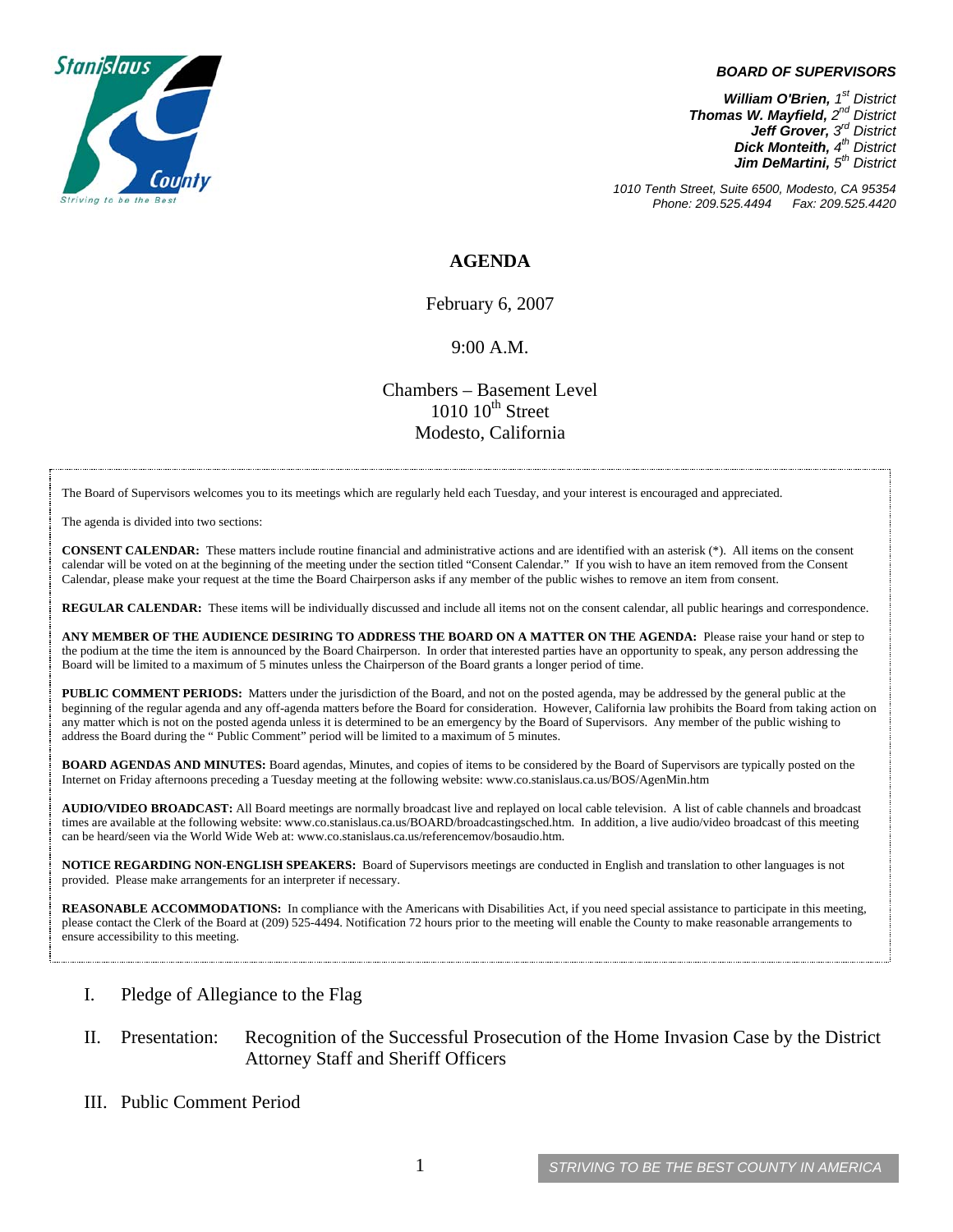# IV. Consent Calendar

- V. Agenda Items
	- A. Miscellaneous
	- \* 1. Approval of the Minutes for January 30, 2007 ([View Item](http://www.co.stanislaus.ca.us/BOS/MINUTES/2007/min01-30-07.pdf))
	- \* 2. Approval of Appointments of:
		- a. Kathleen Cleek to the Stanislaus County Local Task Force on Solid Waste Management ([View Item](http://www.co.stanislaus.ca.us/BOS/Agenda/2007/20070206/A02a.pdf))
		- b. John Swicegood to the South Modesto Municipal Advisory Council ([View Item](http://www.co.stanislaus.ca.us/BOS/Agenda/2007/20070206/A02b.pdf))
		- c. Dr. Frankie Houck Bonifacio to the Stanislaus County Animal Advisory Board ([View Item](http://www.co.stanislaus.ca.us/BOS/Agenda/2007/20070206/A02c.pdf))
		- d. Dominic Salluce to the Economic Development Action Committee ([View Item](http://www.co.stanislaus.ca.us/BOS/Agenda/2007/20070206/A02d.pdf))
	- \* 3. Approval of Reappointments of:
		- a. Will O'Bryant to the Economic Development Action Committee ([View Item](http://www.co.stanislaus.ca.us/BOS/Agenda/2007/20070206/A03a.pdf))
		- b. Ralph Curtis, Jeff Grover, Kathy Halsey, Kirk Lindsey, Jim Theis, Paul Van Konynenburg, Ross Briles, Gloria Cordle, Joe Duran, John Evans, Sharon Silva, and Tom Van Groningen to the Stanislaus Economic Development and Workforce Alliance ([View Item](http://www.co.stanislaus.ca.us/BOS/Agenda/2007/20070206/A03b.pdf))
	- \* 4. Approval of Amendments to the 2007 Stanislaus County Board of Supervisors Committee Assignments ([View Item](http://www.co.stanislaus.ca.us/BOS/Agenda/2007/20070206/A04.pdf))
	- B. Chief Executive Office
	- \* 1. Approval to Adopt the Recommendations of the Nuisance Abatement Hearing Board Regarding CE No. 04-1689 at 722 S. 1st Street, Turlock, CA – Environmental Resources ([View Item](http://www.co.stanislaus.ca.us/BOS/Agenda/2007/20070206/B01.pdf))
	- \* 2. Approval of a Contract Amendment with the California Department of Education for the Administration of the Child Care and Development Block Grant – Community Services Agency ([View Item](http://www.co.stanislaus.ca.us/BOS/Agenda/2007/20070206/B02.pdf))
	- \* 3. Approval of the Appointment of a Manager III in the Child and Family Services Division of the Community Services Agency at a Salary Range of \$36.34 per hour, above the Mid-Point of Band C ([View Item](http://www.co.stanislaus.ca.us/BOS/Agenda/2007/20070206/B03.pdf))
	- \* 4. Approval of Revisions to Regulations for Use of Stanislaus County Library Special Purpose Rooms ([View Item](http://www.co.stanislaus.ca.us/BOS/Agenda/2007/20070206/B04.pdf))
	- \* 5. Approval to Continue the Countywide Proclamation of the Existence of a Local Emergency Due to the Extreme January 2007 Freeze in Stanislaus County ([View Item](http://www.co.stanislaus.ca.us/BOS/Agenda/2007/20070206/B05.pdf))
	- \* 6. Approval to Adopt the Recommendations of the Stanislaus County Fire Authority to Enter into a Contract with Salida Fire Protection District to Provide Fire Training Coordinator Services Through the Less Than Countywide Fire Tax ([View Item](http://www.co.stanislaus.ca.us/BOS/Agenda/2007/20070206/B06.pdf))
		- 7. Approval to Introduce, Waive the Reading and Adopt as an Urgency Measure, an Ordinance Amending Stanislaus County Code Chapter 9.90 Relating to the Stanislaus County Community Health Center Board ([View Item](http://www.co.stanislaus.ca.us/BOS/Agenda/2007/20070206/B07.pdf))
	- C. Department of Public Works
	- \* 1. Approval of Annexation of Territory to the Denair Highway Lighting District Without an Election for the Dotson/Brand Annexation ([View Item](http://www.co.stanislaus.ca.us/BOS/Agenda/2007/20070206/C01.pdf))
	- \* 2. Approval to Adopt the Results of the Ballot Procedure, Annex the North Ceres Territory to the Bystrum Landscape and Lighting District and Levy the 2007/2008 Annual Assessment in Compliance with Proposition 218 (North Ceres Annexation) ([View Item](http://www.co.stanislaus.ca.us/BOS/Agenda/2007/20070206/C02.pdf))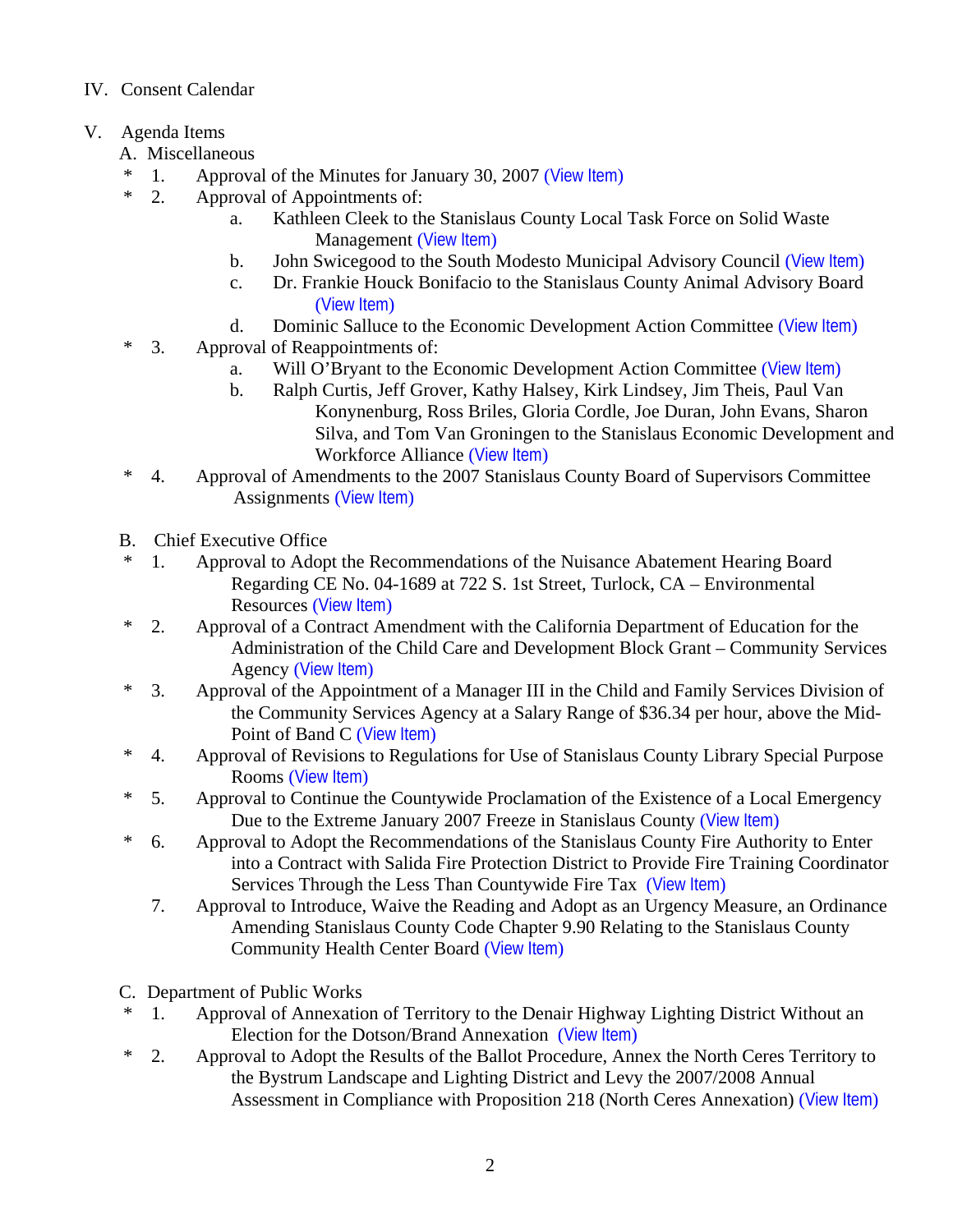- \* 3. Approval to Consider and Adopt a Resolution of Necessity to Acquire Real Property or Interest in Real Property by Eminent Domain for the State Route 219 Widening Project, Parcel Owner Mathew Bruno ([View Item](http://www.co.stanislaus.ca.us/BOS/Agenda/2007/20070206/C03.pdf))
- \* 4. Approval to Consider and Adopt a Resolution of Necessity to Acquire Real Property or Interest in Real Property by Eminent Domain for the State Route 219 Widening Project, Parcel Owner Ronald J. Malik ([View Item](http://www.co.stanislaus.ca.us/BOS/Agenda/2007/20070206/C04.pdf))
- \* 5. Approval to Consider and Adopt a Resolution of Necessity to Acquire Real Property or Interest in Real Property by Eminent Domain for the State Route 219 Widening Project, Parcel Owner Charles Phillips ([View Item](http://www.co.stanislaus.ca.us/BOS/Agenda/2007/20070206/C05.pdf))
- D. Department of Planning and Community Development
- \* 1. Approval to Set a Public Hearing on February 27, 2007 at 9:20 a.m. to Consider the Introduction, Waiving of the Reading, and Adoption of an Ordinance Amending Chapters 21.08 and 21.104 of the Stanislaus County Code Relating to Yard Set-Backs and Expiration of Variances ([View Item](http://www.co.stanislaus.ca.us/BOS/Agenda/2007/20070206/D01.pdf))
- E. County Counsel
- VI. Scheduled Matters
- 9:25 a.m. Public Hearing to Consider Williamson Act Cancellation Application No. 2006-01 and Use Permit Application No. 2006-03, Turlock Sportsman's Club, a Request to Cancel Williamson Act Contract No. 78-3489 to Allow Operation of a Recreational Vehicle Camp with Electrical and Sewer Hook-ups for Use by Individual Recreation Vehicles on a 13 Acre Parcel, in the A-2-40 (General Agriculture) Zoning District. The Parcel is Located at the Northwest Corner of Crows Landing Road and Carpenter Road, in the Patterson/Newman Area. A Negative Declaration Will Be Considered for the Project ([View Item](http://www.co.stanislaus.ca.us/BOS/Agenda/2007/20070206/PH925.pdf))
- VII. Correspondence
	- 1. This Board has received a letter from the Modesto Chamber of Commerce regarding rent control for mobile home parks. ([View Item](http://www.co.stanislaus.ca.us/BOS/Agenda/2007/20070206/Corr01.pdf)) (Recommendation: Refer to the Chief Executive Office and County Counsel.)
	- 2. This Board has received a letter from the Governor's Office of Emergency Services regarding the U.S. Business Administration's declaration of several Counties as primary and their contiguous Counties, one of which Stanislaus County, as disaster areas due to the economic impacts caused by freezing conditions that occurred January 11, 2007, and continuing. ([View Item](http://www.co.stanislaus.ca.us/BOS/Agenda/2007/20070206/Corr02.pdf)) (Recommendation: Refer to the Agricultural Commissioner and Sealer of Weights and Measures and to the Office of Emergency Services.)
	- 3. This Board has received a letter from the Stanislaus Medical Society is requesting the implementation of SB 1773 which allows the levying of an additional penalty assessment under the Emergency Medical Services (Maddy) Fund. ([View Item](http://www.co.stanislaus.ca.us/BOS/Agenda/2007/20070206/Corr03.pdf)) (Recommendation: Refer to the Chief Executive Office, County Counsel and Health Services Agency.)